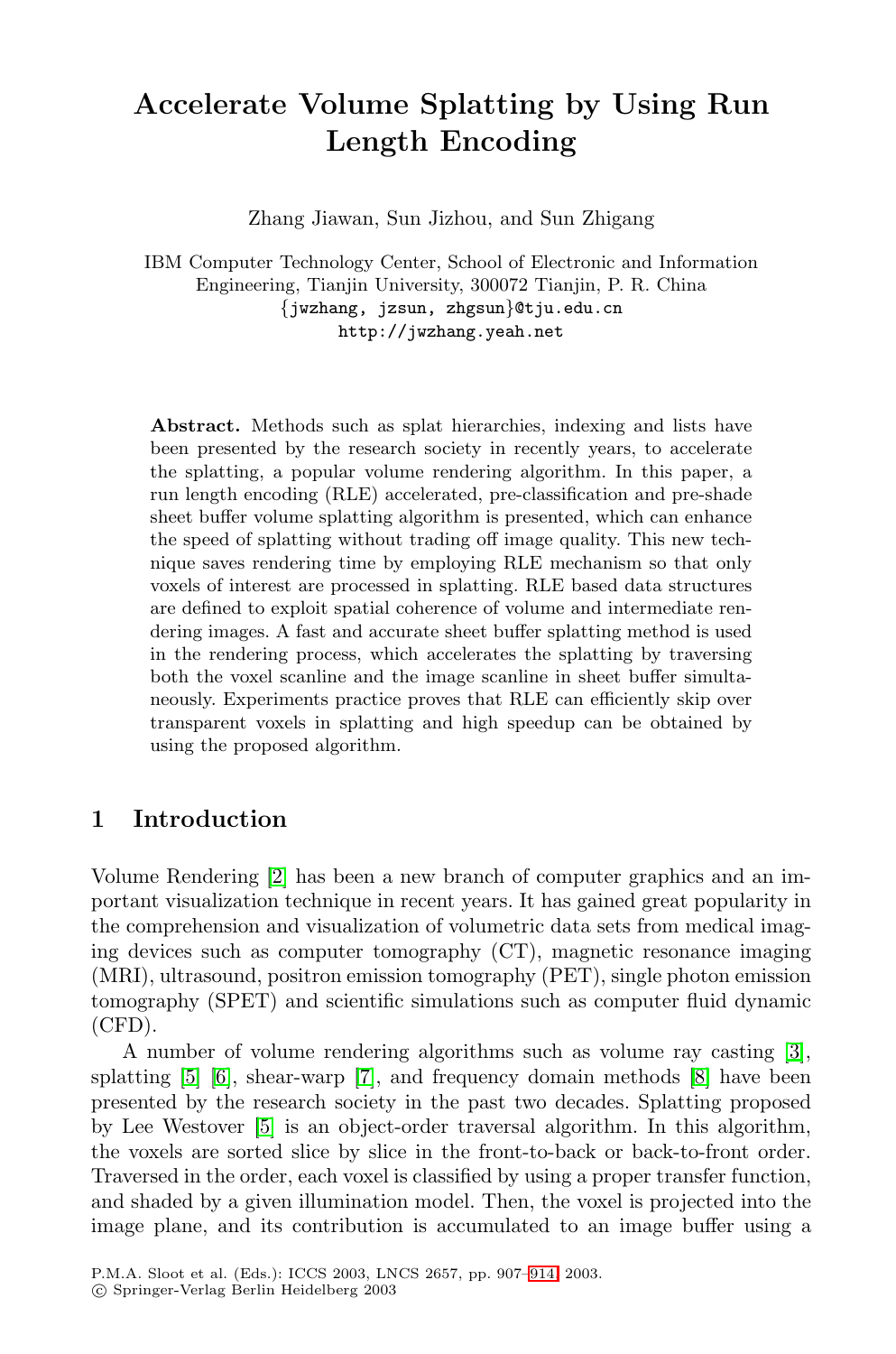projected reconstruction kernel called footprint. In this way, successive slices are composited to produce the final image.

Generally, there are two important software optimizations to accelerate volume rendering algorithm. One is early ray termination, which is most easily implemented in a ray caster. In this method, the algorithm traces each ray in front-to-back order and terminates when the accumulated ray opacity reaches a threshold close to full opacity. Any additional voxels reached by the ray are occluded, so they need not be rendered. The other is coherence acceleration using spatial data structures in which transparent voxels are skipped and only non-transparent voxels are considered in contribution to the final image. Because typical classified volumes have only 5%-30% percentage of non-transparent voxles [\[3\]](#page-7-0) , and the computational cost is linearly proportional to the size of the voxels rendered in splatting algorithm, high speedup can be obtained by using an efficient spatial data structure.

Several algorithms are proposed to speed up volume splatting. Laur and Hanrahan [\[9\]](#page-7-0) use a pyramidal volume presentation to improve the speed of splatting. Given transfer function and view-independent shading functions, an octree is constructed in which each node contains the average RGBA value of all its children and a value indicating the average error associated with the average. Then, the octree is traversed in a viewing order to splat the voxels, depending on the given allowable error that determines the refinement of rendered images. This algorithm does reduce rendering costs, but trades off image quality. Ihm [\[10\]](#page-7-0) demonstrated a simple but efficient technique to speed up splatting by using indexing techniques. In this method, a sequence of pointers corresponding to a particular density value in one slice is enumerated in the increasing order of density values. The pointer associated with one density is a data block that keeps the position offsets which have the density value. In the rendering process, one can easily visit only voxels with values of interest by binary search of density values that are between required ranges of density values. This method can efficiently exploit spatial coherence and gain high speedup. One trivial disadvantage is that the algorithm requires much extra memory.

RLE based data structures used in Lacroute's shear-warp algorithm [\[7\]](#page-7-0) has been proved a successful data structure, which accelerates the rendering process by efficiently skipping over transparent voxels. However, RLE based method is traditionally difficult to be applied in object-order volume rendering algorithms. In this paper, we propose a RLE accelerated, pre-classification and pre-shade sheet buffer based volume splatting algorithm. By employing RLE based data structures, together with a sheet buffer based splatting rendering process, the new algorithm can obtain high speedup without trading off image quality.

## **2 Basic Algorithm**

Our algorithm consists of four steps, as shown in Fig. [1,](#page-2-0) pre-classification of raw density volume, pre-shade, run length encoding of classified volume, and sheet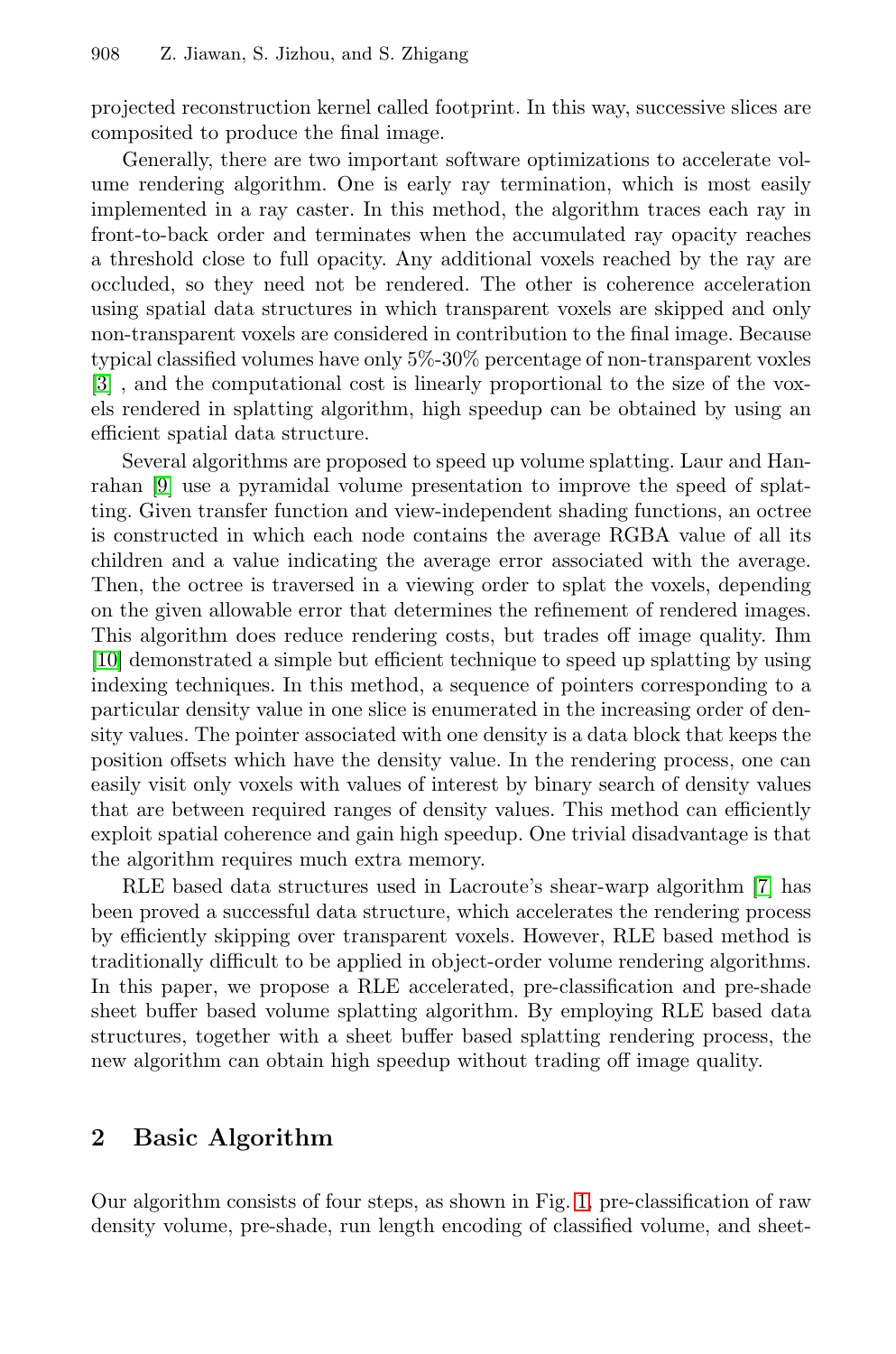<span id="page-2-0"></span>buffer based splatting. In the following subsections, we will explain each step in detail.



**Fig. 1.** Basic algorithm

## **2.1 Pre-classification and Pre-shade**

Step 1 and step 2 of Fig.1 are carried out once the raw density volume is loaded. In the pre-classification process, the transfer function is used to map the density value to proper opacity. In the pre-shade process, illumination model such as Phong [\[1\]](#page-7-0) is used to calculate RGB color channel from the view parameters and local gradient approximated normal. Here, we adopt pre-classification and pre-shade scheme, because both two steps can be done in the pre-processing step, which can save much rendering time. The number of visible voxels that require pre-shading is less than the number of pixels that require post-shading. Furthermore, the number of voxels to be projected in pre-shading splatting is lower than that of post-shading, too.

### **2.2 RLE Data Structure for Spatial Coherence**

Run length encoding is used to encode the volume in the new algorithm. The RLE data structures created are shown in Fig. [2.](#page-3-0) Here, four tables are defined: a slice scanline pointer array, a data pointer array, a scanline RLE array and a table stores data of all the non-transparent voxels. The main difference compared to Lacroute's method is that in our algorithm we separate the slice pointer array with data pointer array and RLE is used in the scanline level.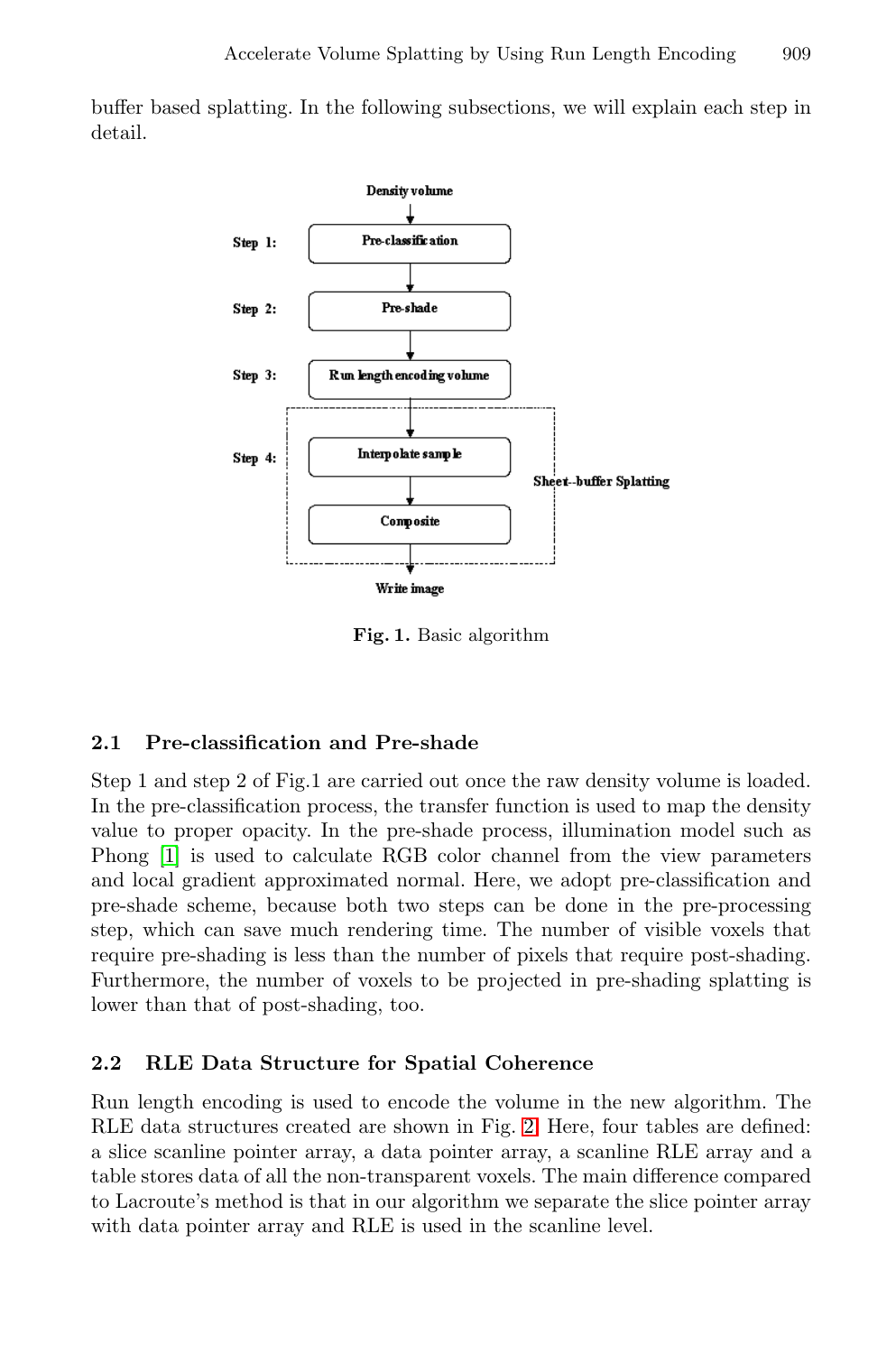<span id="page-3-0"></span>

**Fig. 2.** Example data structures by using run length encoding. (a) A volume slice example (b) Data of example in (a), values indicate the grey scales of pixels. (c) RLE based data structures created in our algorithm.

The scanline RLE array contains sequences of transparent run and a nontransparent run that is contructed in the slice-by-slice, scanline-by-scanline order. Each entry in the slice scanline pointer array points to the first transparent run of that scanline, for example, Sij points to first transparent run length of jth scanline in ith slice. If all voxels of a scanline are transparent, the flag value -1 will be assigned as the pointer. Each pointer in the data pointer array is responsible for all non-transparent voxels in a slice. Here, because transparent voxels do not contribute to the final image, their data values are not stored in the voxel data array any more to save memory. Each entry of the voxel data array contains opacity and color information of a non-transparent voxel. Since we adopt a pre-classification and pre-shade scheme, these optical properties can be pre-computed during the pre-processing steps.

In addition, to make the splatting process view-independent, three sets of such data structure are built in the pre-processing step, one for each principal volume face along sheet-buffer, as shown in Fig. [3.](#page-4-0)

The new design of data structures has advantages compared to conventional method. First, the two pointer arrays in our method ensure flexible random access to any voxel scanline and slice. Second, the separation of run lengths and voxel data avoids alignment problems in some particular processor architectures. At last, low memory cost is maintained since RLE efficiently skips transparent voxels. Furthermore, since the traversal order of voxels is basically the same as the traditional splatting algorithm, hence any improvement techniques, such as early opacity termination, can be easily applied.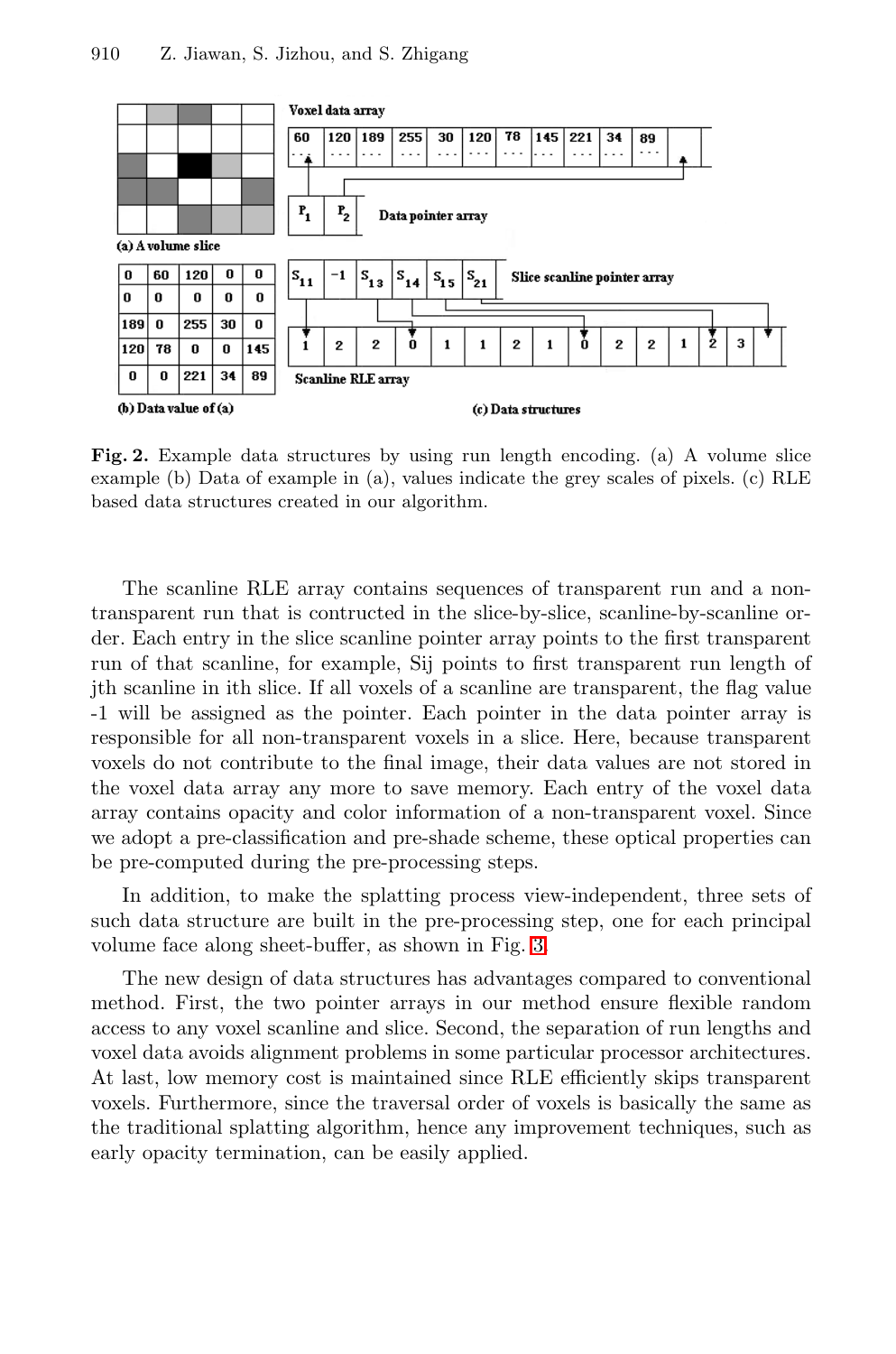#### <span id="page-4-0"></span>**2.3 Sheet Buffer Splatting Rendering**

In this subsection, a RLE accelerated, sheet buffer splatting rendering algorithm is presented. Since the sheet buffer is constructed parallel to the principal axes, it is also parallel to the voxel scanline. Naturally we can accelerate the splatting by traversing both the voxel scanline and the image scanline in sheet buffer simultaneously. In our work, we use the voxel scanline RLE to achieve fast and accurate splatting rendering. Fig. [4](#page-5-0) depicts our rendering method. Here, we only show one sheet buffer scanline. In practice, there maybe several scanlines affected by one voxel scanline, based on the selected 3D reconstruction kernel and corresponding footprint of splatting. Each non-transparent voxel is projected onto the sheet buffer and spreads its contribution to neighbor pixels, whereas transparent voxels are efficiently skipped without any operation. Care must be taken in the processing of overlap areas. In conventional splatting, over and under operation [\[11\]](#page-7-0) is used since pixel overlapped by two voxels is composited during the processing, which always leads to artifacts. In our implementation, we adopt adding operation in the processing of overlapped pixels, which results in more accurate rendering.



**Fig. 3.** RLE data structures created based on corresponding principal volume axes along sheet buffer. When the angle between the image plane and the principal volume axis is above  $45^{\circ}$ , another set of data structures is created based on the other corresponding principal axis.

### **3 Experiment Results**

We implement the proposed algorithm on a PC with 1 GHZ AMD Duron CPU, 256MB RAM. In our experiments, four CT, one X-ray,and one MRI volume data sets are used. Each pixel of these data sets is made up of 1 byte of gray tone.

Table [1](#page-5-0) depicts the memory cost of RLE based data structures in our RLE based splatting, based on a given transfer function. The memory is about 3-5 times of the original volume storage. The reason is that we keep three copies of RLE based data structures in memory.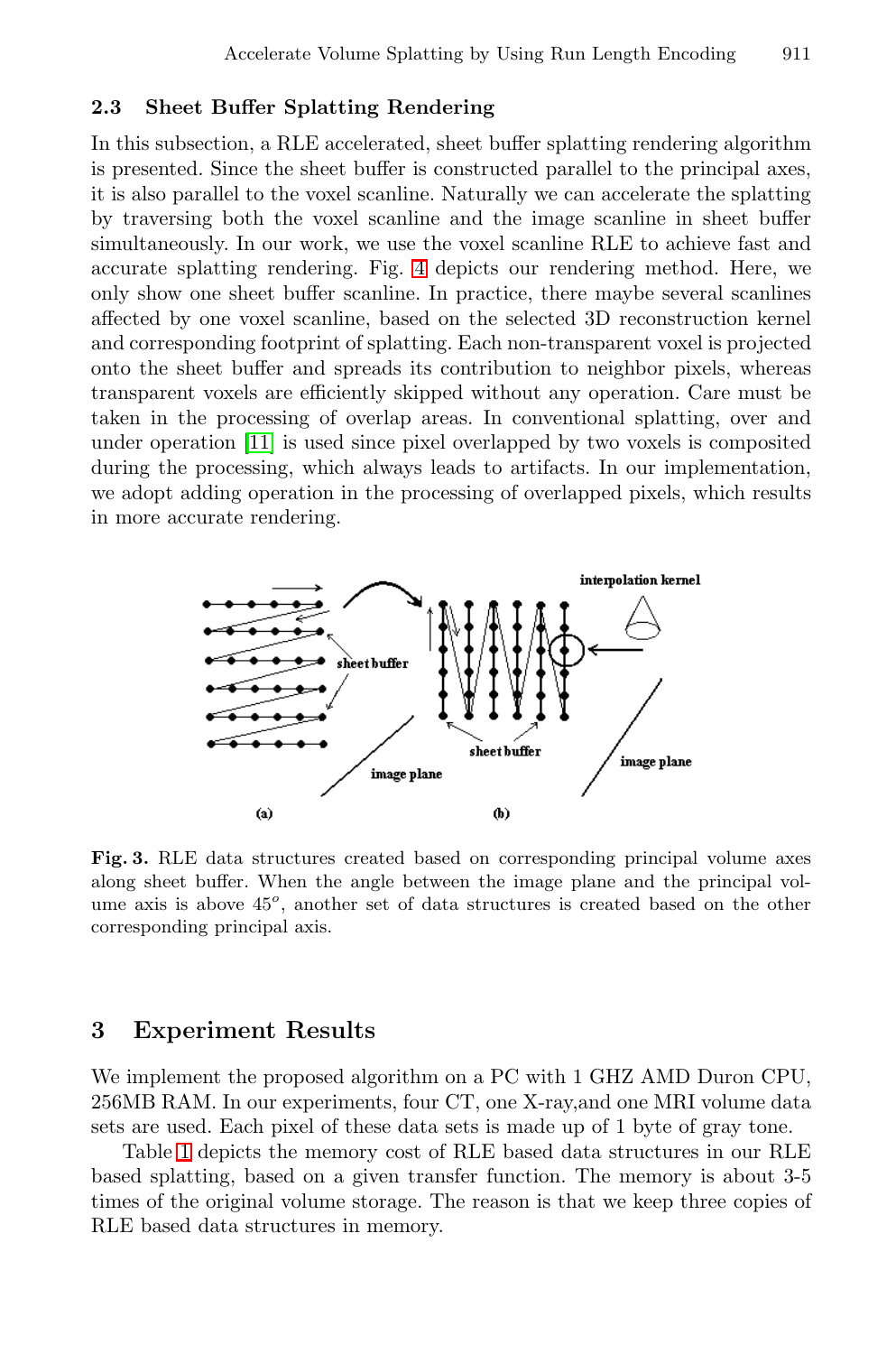<span id="page-5-0"></span>

**Fig. 4.** Voxel scanline RLE based sheet buffer splatting rendering

**Table 1.** The memory cost of RLE based data structures

| Data sets  | Resolution                     |        | Volume size RLE memory cost |
|------------|--------------------------------|--------|-----------------------------|
| CT head    | 128x128x128 1.9MB              |        | 5.1MB                       |
|            | CT lobster $320x320x34$        | 3.32MB | 12.4MB                      |
| MRI head   | 256x256x109                    | 6.8MB  | 38.7MB                      |
| CT engine  | 256x256x110                    | 6.9MB  | 39.1MB                      |
| X-ray foot | 256x256x256                    | 16.0MB | 55.2MB                      |
|            | CT bonsia $256x256x256$ 16.0MB |        | 60.1MB                      |

**Table 2.** The speed comparison of splatting with and without optimization

|                       | Data sets Non-RLE time RLE time Speedup |       |       |
|-----------------------|-----------------------------------------|-------|-------|
| $CT$ head $7.38s$     |                                         | 0.41s | 18x   |
| $CT$ lobster $12.21s$ |                                         | 1.13s | 10.8x |
| MRI head 22.48s       |                                         | 2.3s  | 9.8x  |
| $CT$ engine $24.31s$  |                                         | 2.67s | 9.1x  |
| X-ray foot 53.88s     |                                         | 2.03s | 26.5x |
| $CT$ bonsai $55.04s$  |                                         | 2.43s | 22.7x |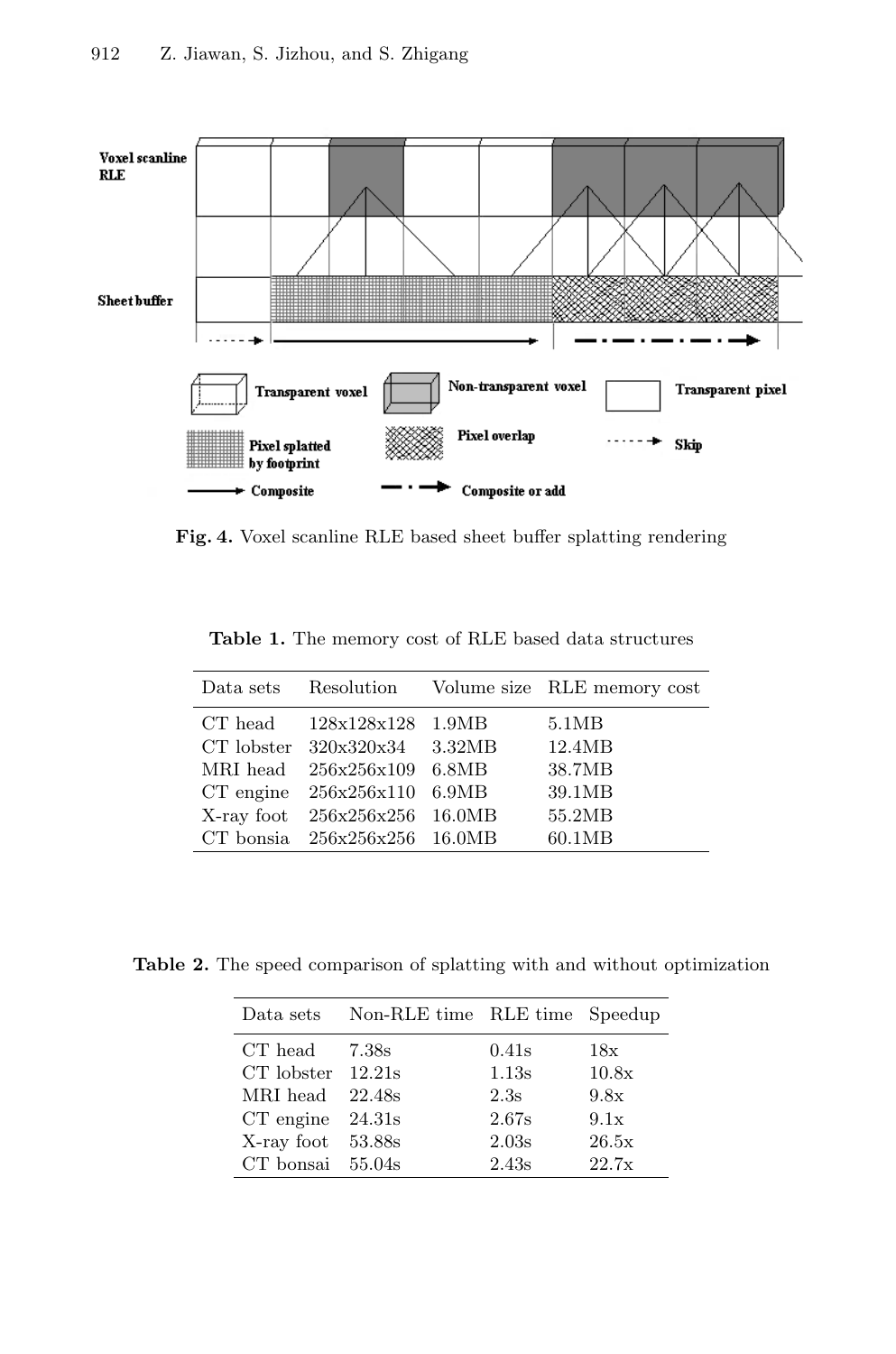Table [2](#page-5-0) summarizes the execution times of splatting with and without optimization. Experiments results demonstrates that high speedup can be obtained by applying RLE techniques into splatting even if at least three copies RLE data structures in memory. The rendering results in our experiments are shown in Fig. 5.



**Fig. 5.** Rendering results.(a) CT lobster, data set courtesy of Advanced Visual Systems, via Mark Kessler, University of Michigan Medical School.(b) CT head (c) MRI head,data set courtesy of Siemens Medical Systems, Inc., Iselin, NJ. (d) CT engine, data set courtesy of SoftLab Software Systems Laboratory, Department of Computer Science, University of North Carolina, Chapel Hill, NC.(e) CT bonsai,data set courtesy of S. Roettger, VIS, University of Stuttgart.(f) X-ray foot, data set courtesy of Philips Research, Hamburg, Germany.

## **4 Conclusions**

We have presented a pure software accelerating method in the context of volume splatting algorithm. The method is based on applying RLE technique into the encoding of volume in order to exploit spatial coherence. Experiments practice proves that RLE can efficiently skip over transparent voxels. By defining RLE